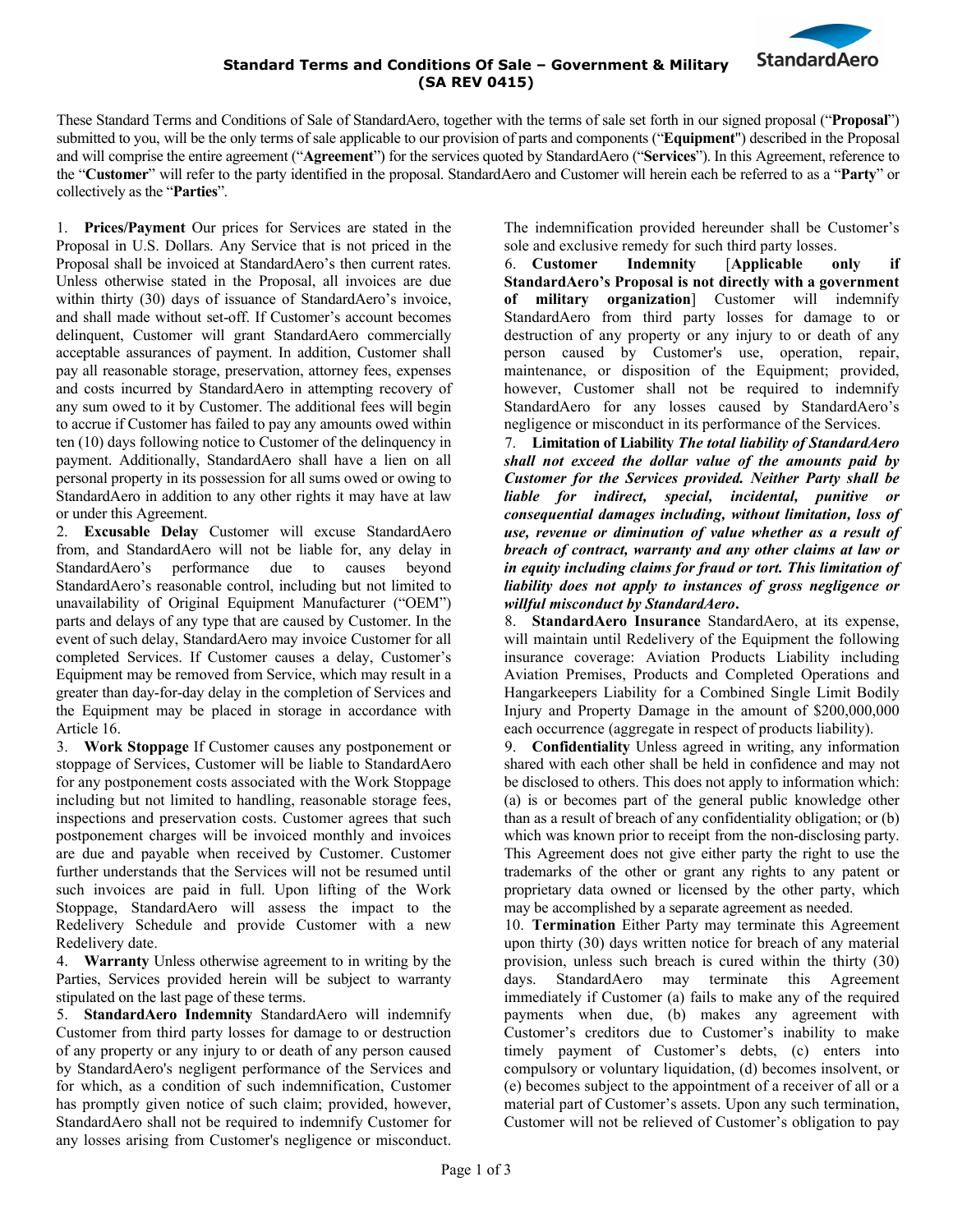for Services performed and Customer's Equipment may be placed into storage in accordance with Section 16.

11. **Ethics** Customer acknowledges and confirms that all amounts paid or related to this Agreement shall be for actual services rendered. Under no circumstances shall either party, its employees, agents, or other person operating, accept, offer, promise, give, or agree to give any money, gift, loan, or other benefit or advantage, either directly or through intermediaries, to a public official, (or private person in the case of the U.K. Bribery Act), for that official, private person or third party, to exert influence, act or refrain from acting in relation to the performance of official duties, in order to obtain or retain business or other improper advantage under this Agreement.

As used herein, "Public Official" (or "Government Official") includes, without limitation, (i) any official, employee, or agent of, or one who is in any manner connected with, any government or government entity, including any department, agency, instrumentality of any government, government-owned entity, or government-controlled entity, or any person acting in an official capacity thereof; (ii) any candidate for political office, any political party or any official of a political party; (iii) any director, officer, or employee of a public international organization (e.g., the United Nations, the World Bank, or the International Monetary Fund); or (iv) any member of a royal or ruling family. Already covered

Customer represents and warrants to StandardAero that it will comply with all laws of the country(ies) or territory(ies) where Customer operates which are applicable to the performance under this Agreement, including without limitation, the U.S. Foreign Corrupt Practices Act ("FCPA"), the U.K. Bribery Act ("U.K. Act"), the Corruption of Public Officials Act of Canada ("CFPOA") and the Organization for Economic Co-Operation & Development ("OECD") Convention on Combating Bribery of Foreign Officials in International Business Transactions (collectively "Ethics Legislation").

Nothing contained herein will require StandardAero to make any payment directly or indirectly under this Agreement which in StandardAero's good faith determination violates or is inconsistent with the Ethics Legislation.

Customer represents and warrants that no agent, finder, or commercial intermediary was instrumental in arranging or bringing about this transaction and that there are no claims or rights for commissions, fees or other compensation by any person or entity claiming by, through or in connection with this transaction

12. **Dispute Resolution and Governing Law** This Agreement shall be governed by the laws of the State of New York, (excluding its conflict of law provisions, the UN Convention on Contracts for the International Sale of Goods, and any laws which govern the validity, perfection, or creation of any lien or security interest hereunder and the exercise of rights or remedies with respect of such lien or security interest for a particular item which will be governed by the laws of the applicable jurisdiction pertaining to liens). If the Parties are unable to amicably resolve any dispute within sixty (60) days, the dispute will be settled by binding arbitration in accordance with the Commercial Arbitration Rules of the American Arbitration Association in a mutually agreed location. Either Party may take appropriate legal action as may be required for the enforcement of such arbitration award.

13. **Assignment** This Agreement may not be assigned without the prior written consent of the other party, except that Customer's consent will not be required for an assignment by StandardAero to one of StandardAero's affiliates.

14. **Waiver of Immunity** If Customer is incorporated or based outside the United States, to the extent that Customer or any of Customer's property becomes entitled to sovereign or other immunity from any legal action, Customer waives Customer's immunity in connection with this Agreement.

15. **Language, Notices** All correspondence and documentation connected with this Agreement will be in English, given in writing, effective upon receipt, and provided to the addresses set forth on the Proposal, which may be changed by written notice.

16. **Non-Waiver of Rights and Remedies** Failure or delay in the exercise of any right or remedy under this Agreement will not waive or impair such right or remedy. No waiver given will require future or further waivers.

17. **Survivability** Any portion of this Agreement determined to be contrary to any controlling law, rule or regulation shall be revised or deleted and the remaining balance will remain in full force and effect.

18. **Entire Agreement** This Agreement and its appendices constitute the sole Agreement between the Parties with regard to the subject matter herein and supersedes all other contracts, agreements or understandings of the matters herein subject only to any written amendments consented to by both Parties which specifically reference this Agreement.